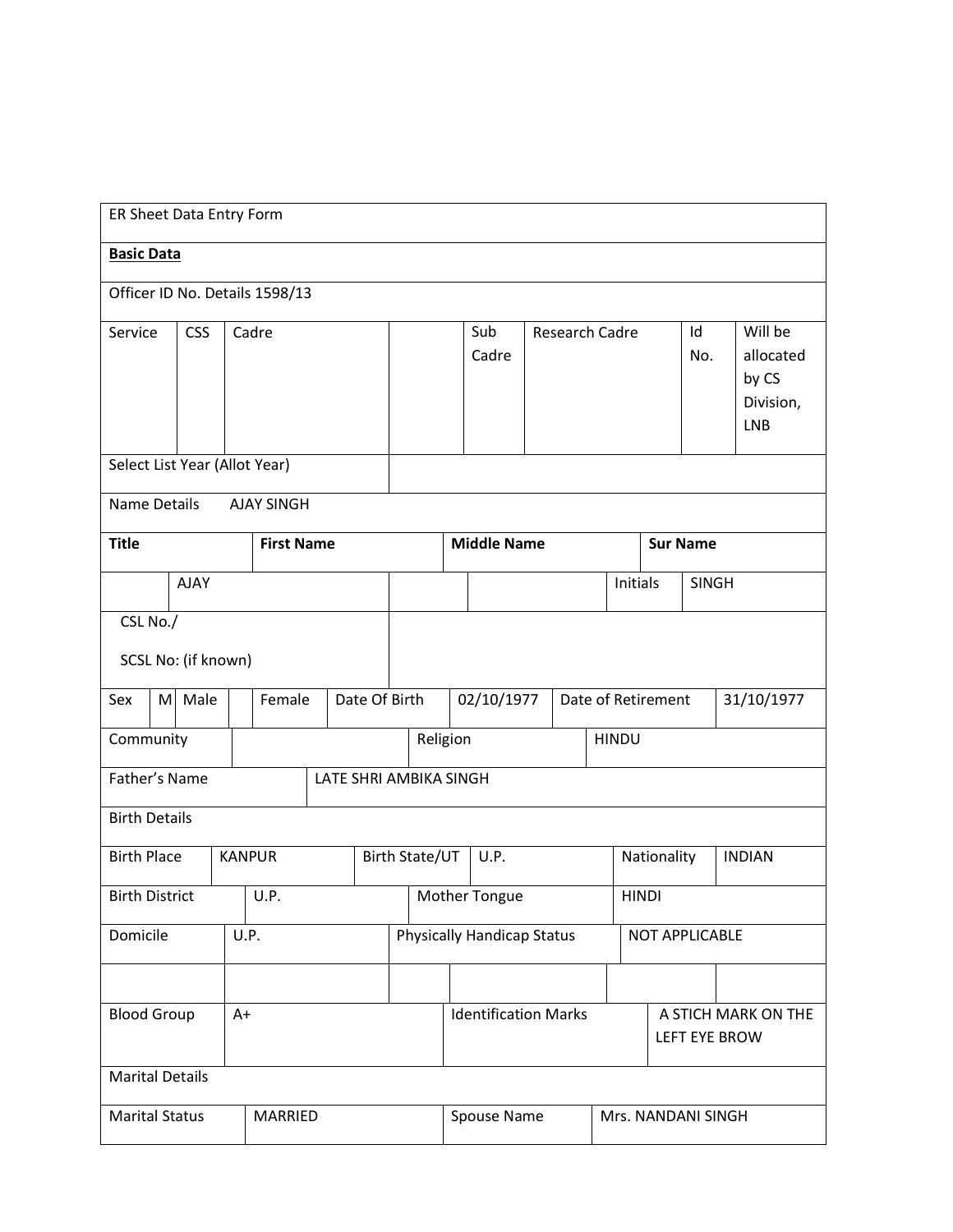|                | <b>Spouse Nationality</b>               |                 | <b>INDIAN</b>     |         |      |                          |         |  |            |
|----------------|-----------------------------------------|-----------------|-------------------|---------|------|--------------------------|---------|--|------------|
|                | Joining Details                         |                 |                   |         |      |                          |         |  |            |
| Source of      |                                         | <b>CENTRAL</b>  |                   | Joining |      | 10/09/2007<br>Retirement |         |  | 31/10/2037 |
| Recruitment    |                                         |                 | <b>EMPLOYMENT</b> | Date    |      |                          | Details |  |            |
|                |                                         | <b>EXCHANGE</b> |                   |         |      |                          |         |  |            |
|                | <b>Departmental Examination Details</b> |                 |                   |         |      |                          |         |  |            |
|                | Level                                   |                 |                   |         | Year |                          | Rank    |  |            |
| $\mathbf{1}$   | Not Applicable                          |                 |                   |         |      |                          |         |  |            |
| $\overline{2}$ |                                         |                 |                   |         |      |                          |         |  |            |
| 3              |                                         |                 |                   |         |      |                          |         |  |            |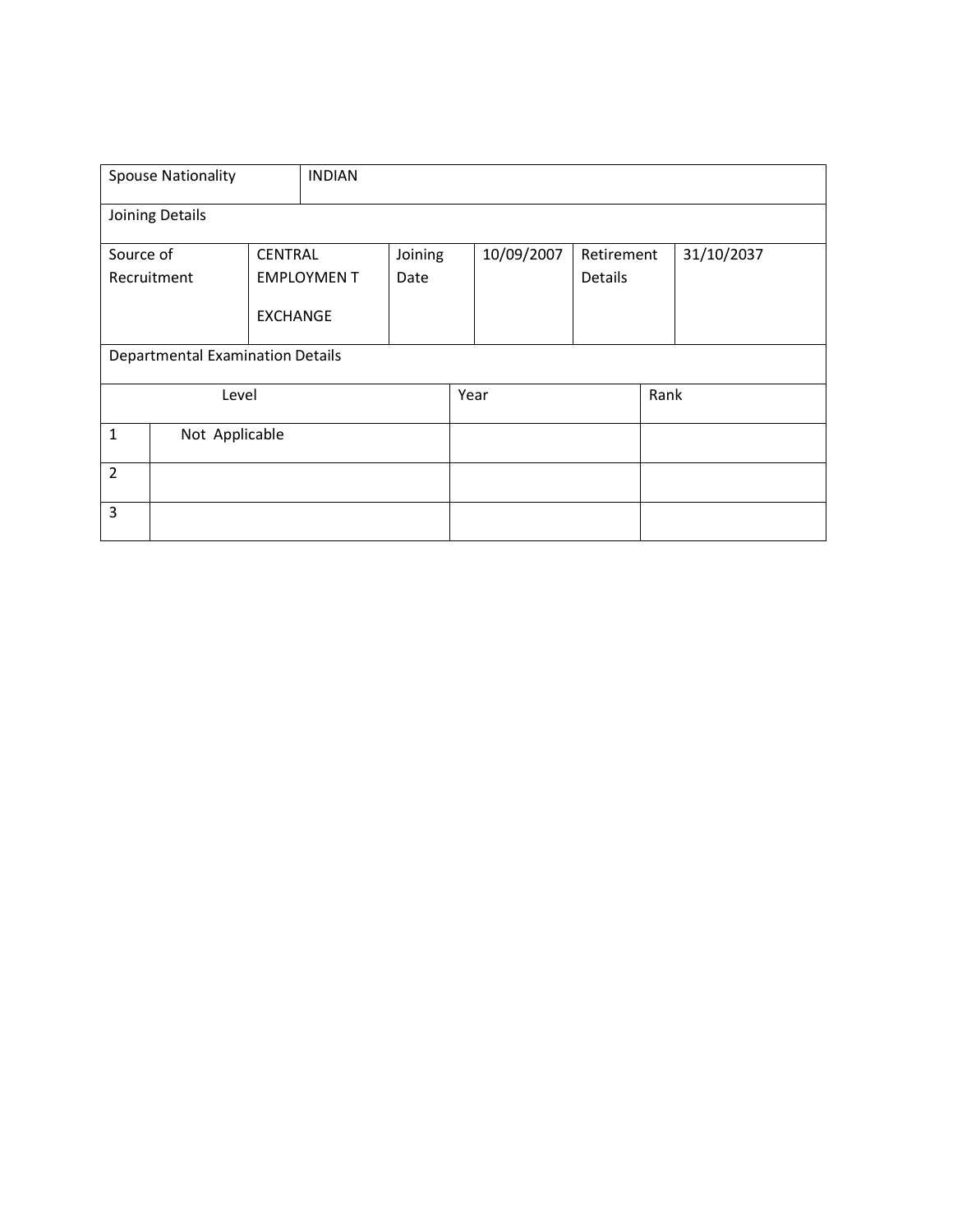Details of deputation (if applicable)

| Name of the Office    | Post held at that time in<br>parent office | Name of post (selected<br>for deputation | Period of deputation |      |  |
|-----------------------|--------------------------------------------|------------------------------------------|----------------------|------|--|
| ----NOT APPLICABLE--- |                                            |                                          | Since                | From |  |
|                       |                                            |                                          |                      |      |  |

Details of Foreign Visit

| SI. | Place of Visit        | Date of | Post held at | Whether it is | Details of visit |
|-----|-----------------------|---------|--------------|---------------|------------------|
| No. |                       | visit   | that time    | a personal    |                  |
|     |                       |         |              | or official   |                  |
|     |                       |         |              | visit         |                  |
|     |                       |         |              |               |                  |
|     | <b>NOT APPLICABLE</b> |         |              |               |                  |

Transfer/Posting Detail (if applicable)

| Place          | Period of posting |      |  |  |  |
|----------------|-------------------|------|--|--|--|
| NOT APPLICABLE | Since             | From |  |  |  |
|                |                   |      |  |  |  |

| Remarks (if any)      |                |            |            |              |  |  |  |  |  |
|-----------------------|----------------|------------|------------|--------------|--|--|--|--|--|
| Language known        |                |            |            |              |  |  |  |  |  |
| HINDI/ENGLISH/MARATHI |                | Read       | Write      | <b>Speak</b> |  |  |  |  |  |
|                       |                | <b>YES</b> | <b>YES</b> | <b>YES</b>   |  |  |  |  |  |
| Indian Languages 1    | <b>HINDI</b>   | yes        | yes        | yes          |  |  |  |  |  |
| Known                 |                |            |            |              |  |  |  |  |  |
| $\overline{2}$        | <b>ENGLISH</b> | yes        | yes        | yes          |  |  |  |  |  |
| 3                     | <b>MARATHI</b> | yes        | yes        | yes          |  |  |  |  |  |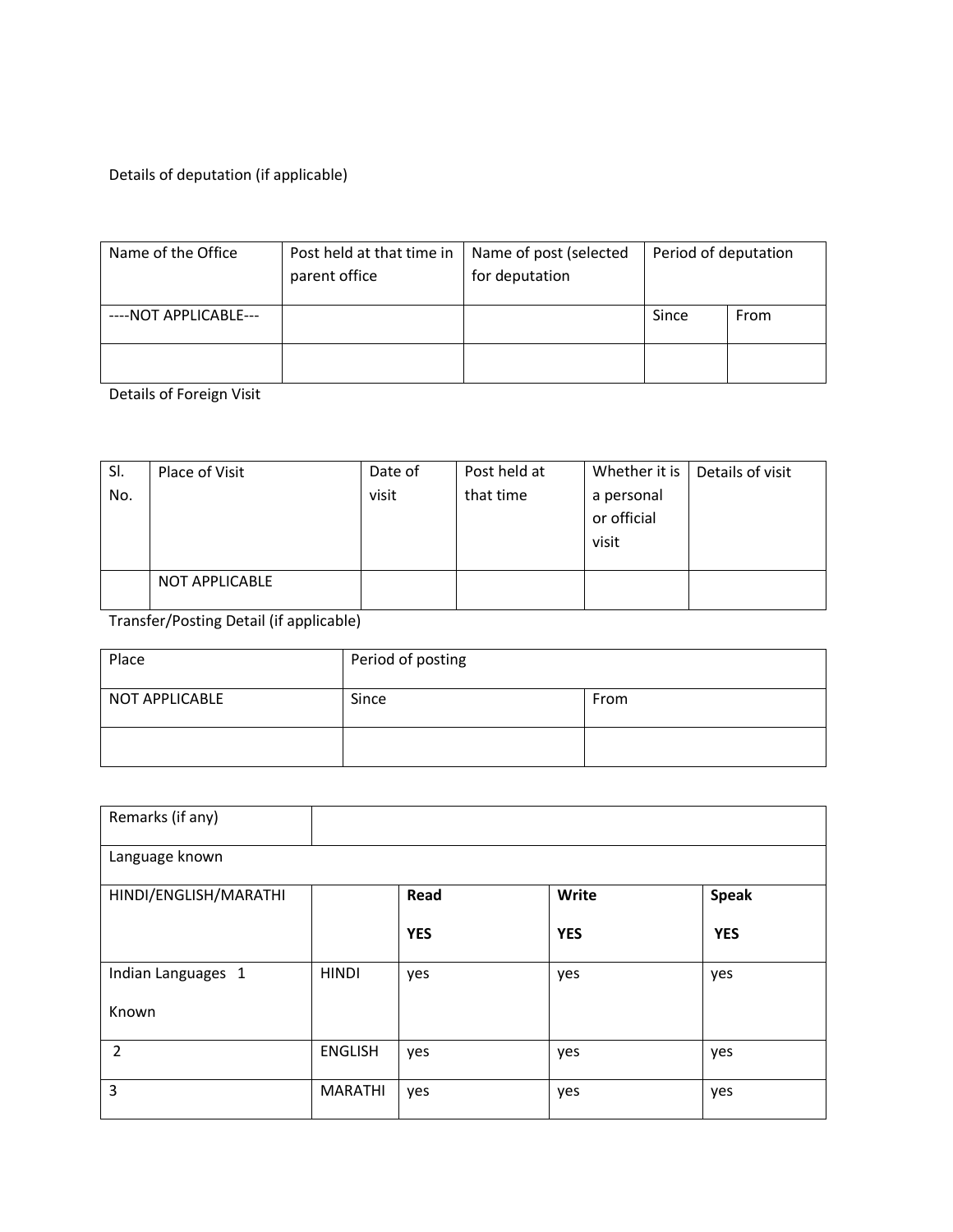| 4                   |  |  |  |  |  |  |  |  |  |  |
|---------------------|--|--|--|--|--|--|--|--|--|--|
| 5                   |  |  |  |  |  |  |  |  |  |  |
|                     |  |  |  |  |  |  |  |  |  |  |
| Foreign Languages 1 |  |  |  |  |  |  |  |  |  |  |
| 2. NONE             |  |  |  |  |  |  |  |  |  |  |
| κ                   |  |  |  |  |  |  |  |  |  |  |

| Qualification (Use extra photocopy sheets for multi qualifications, experience, training, awards |            |                         |     |                               |                         |  |               |  |  |  |
|--------------------------------------------------------------------------------------------------|------------|-------------------------|-----|-------------------------------|-------------------------|--|---------------|--|--|--|
| details)                                                                                         |            |                         |     |                               |                         |  |               |  |  |  |
| Qualification                                                                                    | Discipline |                         |     | Specialization 1              |                         |  |               |  |  |  |
|                                                                                                  |            |                         |     |                               |                         |  |               |  |  |  |
|                                                                                                  |            |                         |     |                               |                         |  |               |  |  |  |
|                                                                                                  |            |                         |     | C++, ASP, .NET, V.B.6.0; SQL6 |                         |  |               |  |  |  |
| M.Sc (Computer Science)                                                                          |            | <b>Computer Science</b> |     |                               | ser ver, Artificial     |  |               |  |  |  |
|                                                                                                  |            |                         |     |                               | Intelligence, Core Java |  |               |  |  |  |
|                                                                                                  |            |                         |     |                               |                         |  |               |  |  |  |
| Year                                                                                             | Division   |                         |     | <b>CGPA</b>                   | Specialization 2        |  |               |  |  |  |
| MAY2005                                                                                          |            | <b>FIRST DIVISION</b>   | 6.5 |                               |                         |  | V.B.6.0;      |  |  |  |
|                                                                                                  |            |                         |     |                               |                         |  | SQL 7 ser ver |  |  |  |
| Institution                                                                                      |            | University              |     | Place                         |                         |  | Country       |  |  |  |
| MAHARSHI DAYANAND                                                                                |            | MAHARSHI DAYANAND       |     | <b>ROHTAK</b>                 |                         |  | <b>INDIA</b>  |  |  |  |
| UNIVERSITY, ROHTAK                                                                               |            | UNIVERSITY, ROHTAK      |     |                               |                         |  |               |  |  |  |
| <b>Experience</b>                                                                                |            |                         |     |                               |                         |  |               |  |  |  |
|                                                                                                  |            |                         |     |                               |                         |  |               |  |  |  |

I have been working in CWPRS SINCE LAST EIGHT YEARSPRESENTLY WORKING in The Instrumentation division as Assistant Research Officer.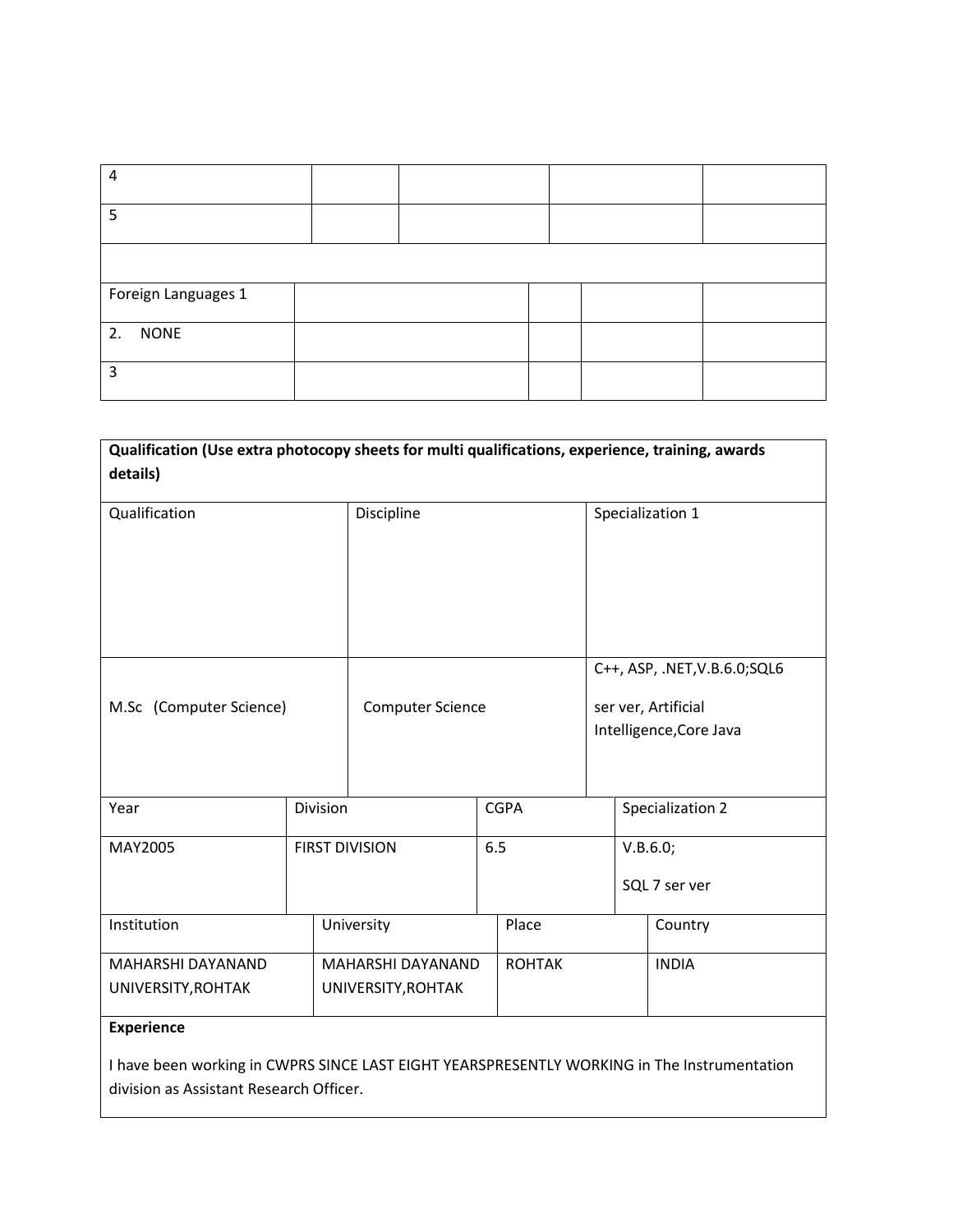| Type of Posting                   |                        |                                                                                               | Level                   |                                   |    |  |  |  |
|-----------------------------------|------------------------|-----------------------------------------------------------------------------------------------|-------------------------|-----------------------------------|----|--|--|--|
| Permanent                         |                        |                                                                                               | SUPERVISORY LEVEL       |                                   |    |  |  |  |
|                                   |                        |                                                                                               |                         |                                   |    |  |  |  |
| Designation                       |                        |                                                                                               | <b>Present Position</b> |                                   |    |  |  |  |
| RESEARCH ASSISTANT(SCIENTIFIC)    |                        |                                                                                               |                         | <b>ASSISTANT RESEARCH OFFICER</b> |    |  |  |  |
|                                   |                        |                                                                                               |                         |                                   |    |  |  |  |
| Ministry                          |                        |                                                                                               | Department              |                                   |    |  |  |  |
| MINISTRY OF WATER RESOURCES       |                        |                                                                                               | <b>INSTRUMENTATION</b>  |                                   |    |  |  |  |
|                                   |                        |                                                                                               |                         |                                   |    |  |  |  |
| Office                            |                        |                                                                                               | Place                   |                                   |    |  |  |  |
| CENTRAL WATER AND POWER RESEARCH  |                        |                                                                                               | PUNE-411024             |                                   |    |  |  |  |
| STATION, KHADAKWASLA, PUNE-411024 |                        |                                                                                               |                         |                                   |    |  |  |  |
|                                   |                        |                                                                                               |                         |                                   |    |  |  |  |
|                                   |                        |                                                                                               |                         |                                   |    |  |  |  |
|                                   |                        |                                                                                               |                         |                                   |    |  |  |  |
|                                   |                        |                                                                                               |                         |                                   |    |  |  |  |
|                                   |                        |                                                                                               |                         |                                   |    |  |  |  |
|                                   |                        |                                                                                               |                         |                                   |    |  |  |  |
| <b>Experience Subject</b>         |                        |                                                                                               |                         | Period of Posting 10/09/2007      |    |  |  |  |
| Major                             |                        | Minor                                                                                         |                         | From                              | To |  |  |  |
|                                   |                        |                                                                                               |                         |                                   |    |  |  |  |
|                                   |                        | Note:-Refer the Annexure to fill above Major, Minor Subjects and below given training subject |                         |                                   |    |  |  |  |
| Training                          |                        |                                                                                               |                         |                                   |    |  |  |  |
| <b>Training Year</b>              | <b>Training Name</b>   |                                                                                               | <b>Training Subject</b> |                                   |    |  |  |  |
| 2008                              | LINUX AS ETHICAL LEGAL |                                                                                               | LINUX                   |                                   |    |  |  |  |
|                                   | SOFTWARE,              |                                                                                               |                         |                                   |    |  |  |  |
|                                   |                        |                                                                                               |                         |                                   |    |  |  |  |